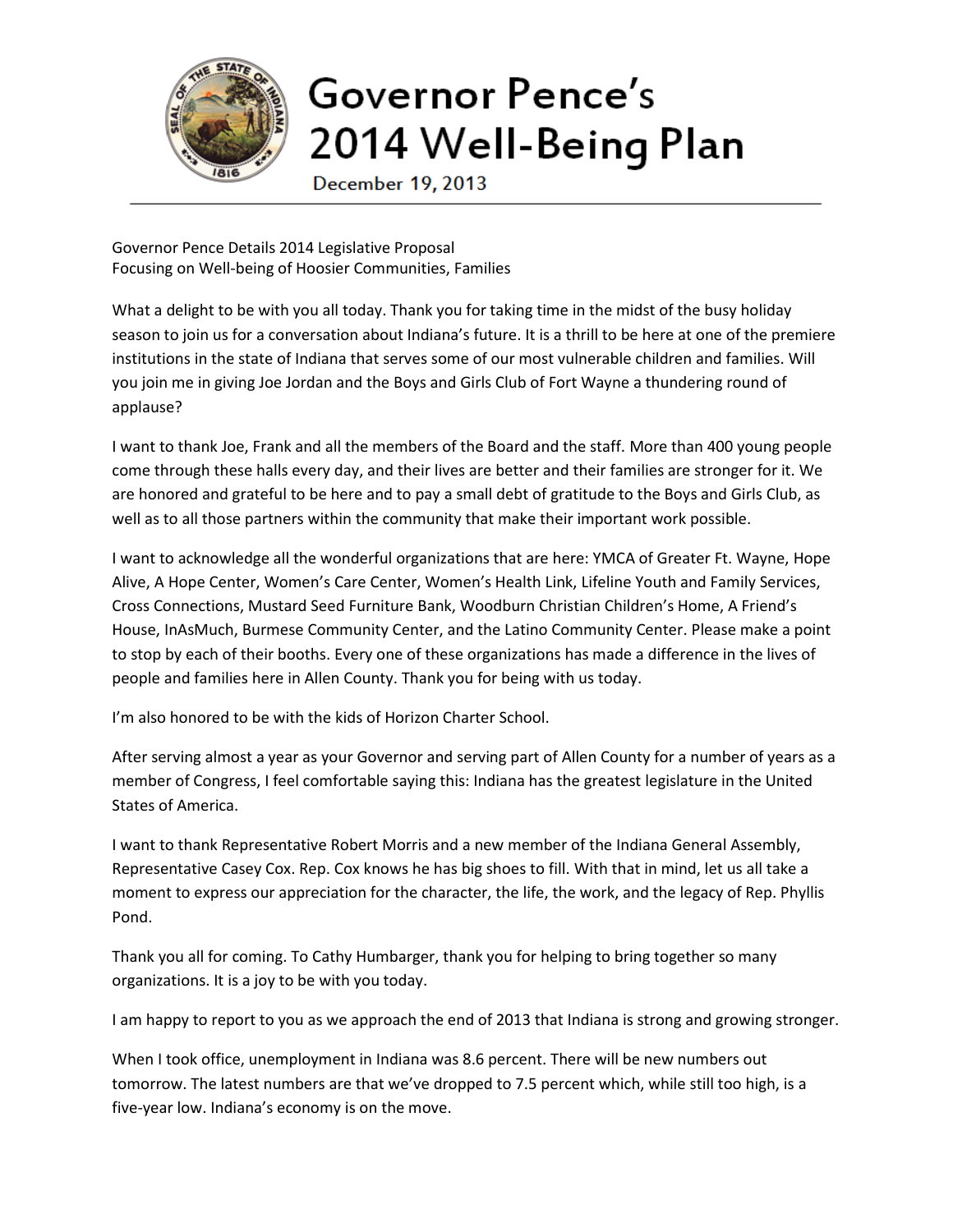We recently were awarded a renewed AAA bond rating from all of the major credit agencies. They looked at our honestly balanced budget, fiscal stewardship, and saw that, here in the state of Indiana, you can invest in education, innovation and reform. You can invest in infrastructure and pass the largest state tax cut in Indiana history, and you can still be the fiscal envy of the country.

Hoosiers are leading the way in fiscal responsibility and pro-growth policies, and it's been my great honor to lead this state as governor over the last year.

People are talking about Indiana all over the place. CEO magazine recently ranked Indiana as the best state for business in the Midwest and the fifth best state for business in the United States of America. Site Selector magazine ranked Indiana as the best state to relocate your business in the Midwest and the second best state in America to start a business.

We've made great progress, and I'm here to talk to you about building on our momentum. The truth of the matter is, for all of the progress that we've made—and Hoosiers deserve the credit for that progress—we still have a long way to go. We must remain bold. We must remain ambitious. As we gather today, nearly a quarter of a million Hoosiers are out of work. Some 200,000 children in Indiana still find themselves in under-performing schools. And families across Indiana are struggling in these difficult economic times. Now, more than ever, we need to redouble our efforts to build on the progress that we've made until good jobs, great schools, safe streets, and strong families are the hallmark of every community in every county in the state of Indiana.

Today, I want to talk to you about our Roadmap for 2014 and about how we can strengthen the foundation for Indiana families.

Over the last several weeks, we have talked about our policies for growing Indiana's economy and strengthening our commitment to education in the state.

In the category of growing the economy, we have called on the kind of tax reform that we think will attract more investment in Indiana. I'm calling on legislators to work with our administration to phase out the business personal property tax in Indiana because I feel it is a barrier to investment and growth in our state. It's important to note that Ohio and Illinois do not have this tax, and Michigan just passed legislation to phase out theirs. In the competition for jobs, I believe this is the next natural step. But it's absolutely essential that we do this in a way that does not unduly burden our local communities. I'm confident we can do that. The purpose of this proposal is to continue to make Indiana more attractive and more competitive for the type of investment that will create jobs.

We also want to promote entrepreneurship by making it easier for new businesses to raise capital. In addition, we're calling for an investment of some \$400 million in infrastructure. I like to say, "If you're going to say you're the Crossroads of America, you better have the roadways to back it up!" Taking care of our roads and bridges is absolutely essential to a growing Indiana economy. We have worked to find resources that have already been appropriated and to put those to work across the state.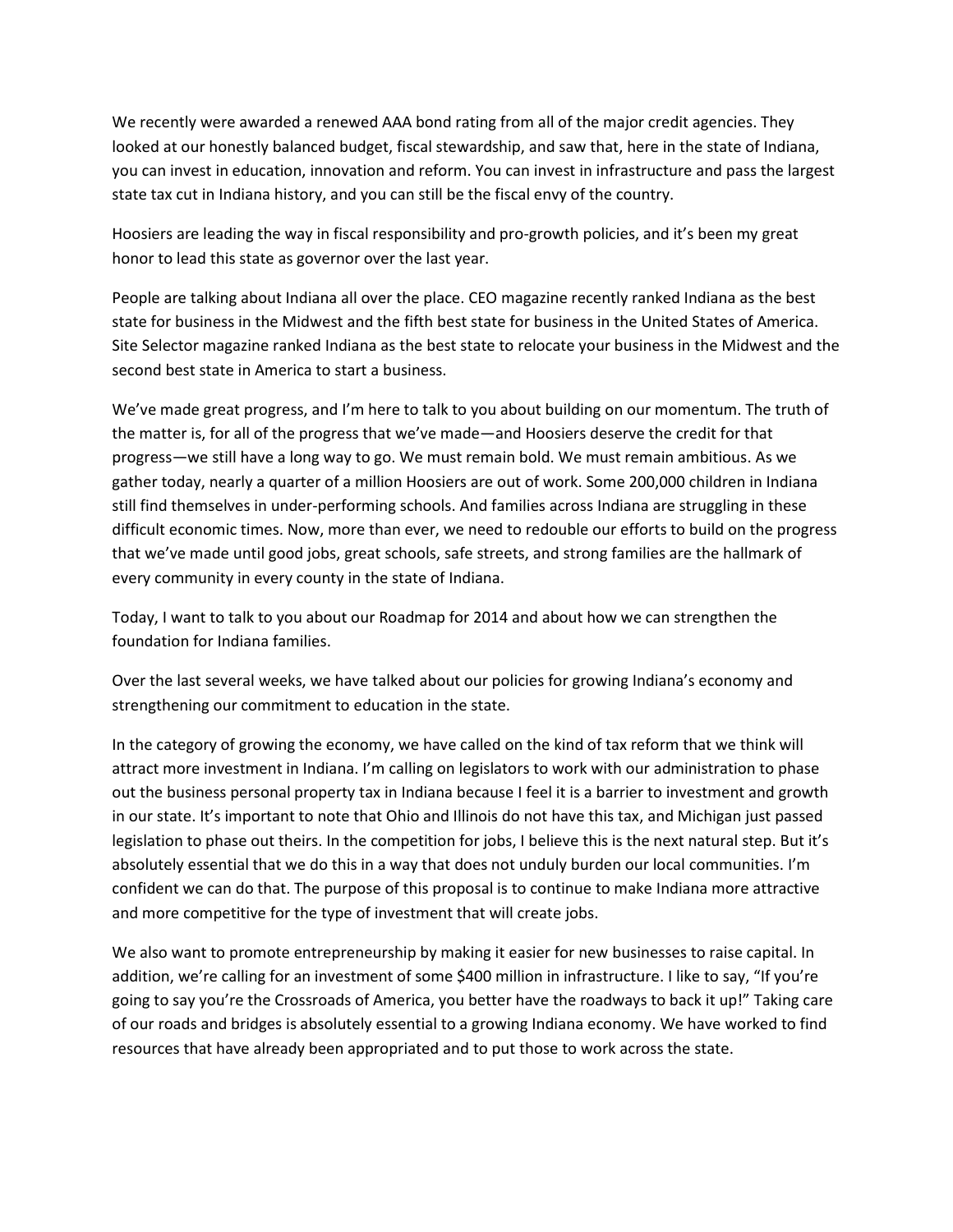We are also encouraging a plan to create a new vision for our large regional cities. Our plan is to initiate a process whereby we encourage private sector leaders to think about how we might improve the quality of life in these communities over the next decade.

In the area of education, our aim is to provide parents and teachers more choices. In the category of more parental choice, we want to strengthen the foundation under our charter schools by allowing charter school networks to manage their funds with the same flexibility that school districts can. We want to strengthen and increase the number of dropout recovery schools, several of which have proven effective at giving people a second chance at getting a full high school diploma. We also want to re-task our efforts for adults that don't have the skills necessary to reach their full potential in the workplace through a performance-based approach and supporting career pathways in our high schools.

We aren't just about increasing choices for families. I also want to increase choices for teachers. My wife Karen is a career schoolteacher. My stepfather, with whom we spend Christmas Eve as tradition in our family, was actually the Indiana State Teacher of the Year back in the 1980s. I think a good teacher makes all the difference, and I could name, just like probably everyone here can, two or three teachers who saw more in me than I saw in myself.

In light of this, we're calling for a teacher innovation fund that would reward teachers who think outside the box with more resources and allow them to bring new approaches to the classroom. We also want to give teachers more choices in where they teach. With this in mind, we came up with the "choices for teachers" proposal. This would allow a schoolteacher to transfer to an under-performing public school or to a charter school that teaches a majority of disadvantaged students without receiving a reduction in pay. Often, as life circumstances change, a teacher may find that her skills are needed in another community. Whether a teacher wants to serve at-risk children or move to the community of their childhood before retirement, teachers should have the freedom to teach where their skills will do the greatest amount of good.

Strengthening the economy and education in our state is of vital importance, but today, I want to talk with you about something of equal importance: strengthening the foundation of the family in our state.

The fabric of Hoosier culture is really woven together by the threads of family, faith, community, and work. And that's a good thing. Arthur Brooks, President of the American Enterprise Institute, having examined the relevant research, has found that our overall sense of well-being as a people is driven in no small part by the quality of our families, our faith experience, the communities in which we live, and the work that we do. In a very real sense, our personal happiness, our personal fulfillment derives from the strength of all of these institutions.

Today, I want to focus on the well-being of Hoosier families and children. The truth of the matter is, in many cases, Hoosier families have been struggling. There have been changes afoot in the culture. As I said in my 2013 State of the State address, I think we need to find a way to talk about this that's thoughtful and respectful of the views of all Hoosiers. First and foremost, as we talk about the changing dynamic, we must do so in a way that lifts and encourages our people and our communities. My sister is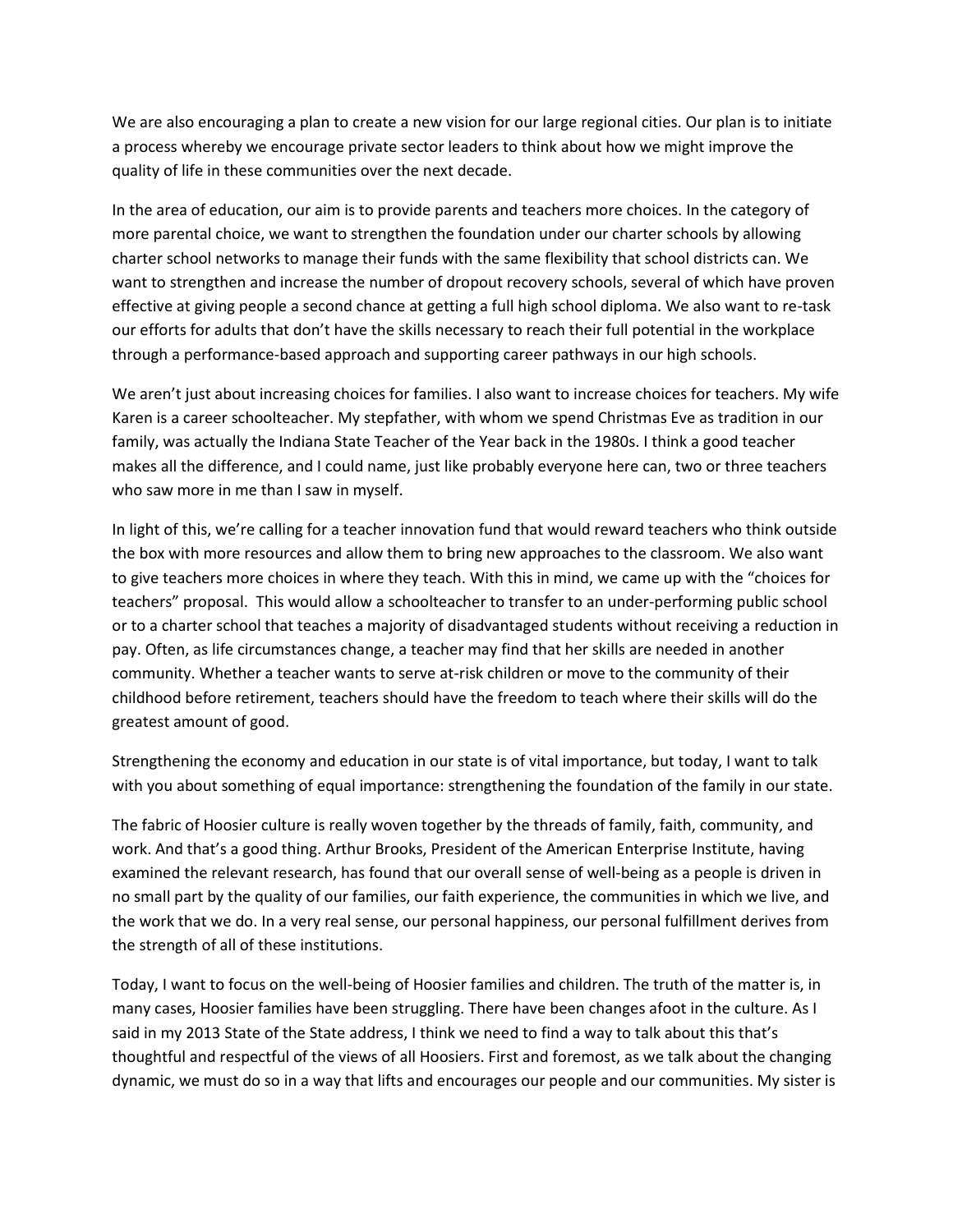a single mom with three kids. My wife, Karen, was raised for most of her youth by a single mom. Today, you will hear nothing but respect and compassion for single parents raising their children.

When we think about the future we need to think first and foremost about our kids. We have to be honest about the impact unmarried child bearings have on our communities. The Brookings Institute found that if any person in our society does these three things in this order, they have an almost infinitesimal chance of being poor. It's called the Success Equation. Those three things are: finish high school, get a job, and wait until you are married to have children. The percentage of people who do those things and find themselves in persistent poverty is almost nonexistent. I think it's time to be honest about these numbers and share with our kids the importance of these three things: the importance of getting a high school diploma, the importance of being ready for work, and the importance of waiting to have children until you're married. Being honest with our kids about these facts is critical.

President Obama recently gave a speech on income inequality. The truth of the matter is there is an extraordinary disparity in incomes between two-parent families and non-two parent families. As the President noted, the number of people who are born in the top one percent of income, have a small chance of staying in that income level, and for people that are born in the lower 20 percent the chance is 1 in 20.

Family, I would submit to you, is a key indicator of success. So, we are looking for ways that we can encourage more young people to get married, to stay married, and to wait to have children until after they have gotten married. In Indiana, this is particularly important. Back in the 1960s, an average of 5.4 percent of children in our state were born to unmarried parents, a rate that had been unchanged going back decades. It then rose to 20 percent in the 1980s, and is almost 40 percent today. We have the 13<sup>th</sup> highest unmarried childbearing rate in the nation. The large majority of unmarried childbirths occur to women in their 20s and in their teens. In light of this, I want to talk to you about how we encourage a stronger foundation of our families, and I can think of no better place to address this topic.

We've already taken some steps to strengthen the foundation of families. On my first day in office, I required all state agencies that impact families and children to draft a family impact statement in order to ensure that no rule or regulation in the state of Indiana would be a detriment to healthy families in our state. We've initiated a multi-agency effort to bring together a diverse group of Hoosiers and national leaders to have a conversation about the research and best practices in promoting childbearing in intact homes in the next year. I look forward to working with all the state voters in this room today as we work toward that goal.

I know that the issue of family, and particularly the issue of marriage, will be in discussion in the upcoming session of the General Assembly. Let me just say that there are good people on both sides of the issue. My position on the issue of marriage is fairly well-known. I believe in traditional marriage. But however the General Assembly deals with that issue, I also believe our conversation about family has to be more than just a debate over definitions. We have to come together as a state to encourage stronger families, and I'll briefly summarize some of our ideas.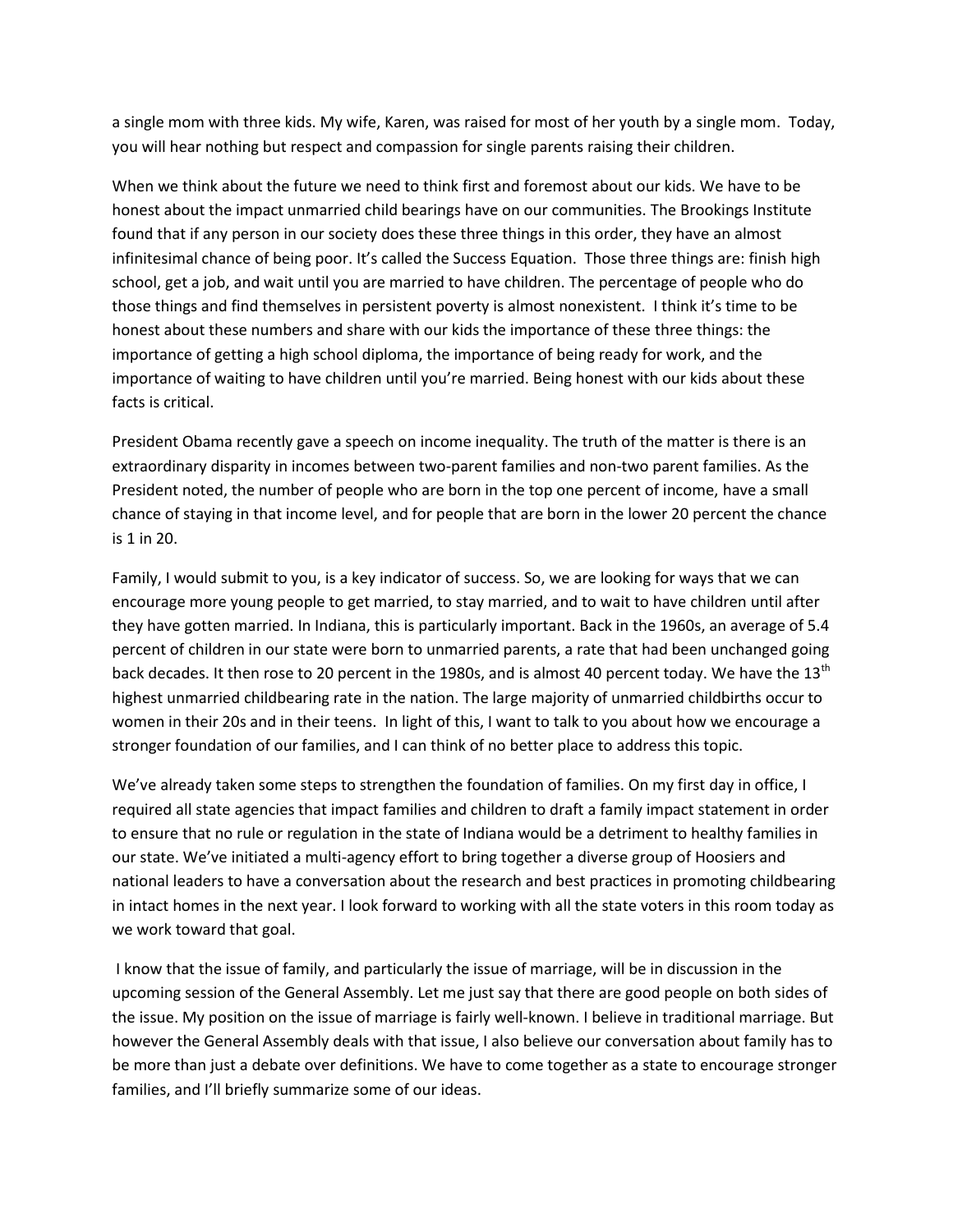First and foremost, many of you know that I cherish vulnerable, infant human life. One of the things our administration has done is to focus on a real challenge and a real crisis in the state of Indiana. As I stand here today, I say with a heavy heart, Indiana's infant mortality rate is the sixth worst in America. Now, we gathered together nearly a thousand healthcare officials and stakeholders across the state of Indiana, the first ever summit on infant mortality, and it was just a few short weeks ago. I said it was important as we began a discussion on how we could confront the crisis of infant mortality and that we understand that we're not talking about reducing numbers, we're talking about reducing heartbreak.

Each and every one of these cases is an example of inexplicable pain for Hoosiers, and inexplicable loss for our communities and for our state. We have initiated a process on a multi-agency basis to see how we can make progress in lowering the number of children who die in the first year of life. Infant mortality is a problem that we need to confront together, and we need to confront with urgency. The statistics suggest that mortality is related to early birth weight and rates, and so the Indiana State Department of Health is putting together a plan that will work with outside partners to provide essential prenatal care and education about health practices at 39 weeks. I want to ask you to join us in this conversation. We must make it our aim to stand for the most vulnerable among us. We must lower the infant mortality rate in the state of Indiana.

Our next idea has to do with pre-k education. I believe the best pre-K program is a healthy and prosperous family, something every child needs and deserves. Unfortunately, the truth of the matter is that reality is not the case for tens of thousands of vulnerable children across the state of Indiana. We took some time this year to travel across the state. We met with people operating the most innovative and effective programs in Indiana. We sat on the floor with kids in public pre-K programs, private pre-K programs, faith-based and church-based programs. And I can tell you that Mrs. Pence and I are impressed. When done right, pre-K today is focused on outcomes and on achieving objectives. And it's done right in communities, including this one, across all of Indiana. It's the reason why I think the time has come to provide support for pre-K education for disadvantaged families in Indiana.

It's important that the program be voluntary. I think it's important that the program be available for four-year olds in Indiana in the form of a voucher. I want parents to be able to choose to send their child to a church-based program, a private program, or a public program that they think would best meet their needs. Our proposal is that vouchers be available to families up to 185 percent of the federal poverty level. This would impact nearly 40,000 children in the state of Indiana that don't have access to pre-K today. I believe the time has come, and that there's no time like the present to move forward. I look forward to working with members of the General Assembly as we bring forward that idea and that principle in the days ahead.

I am absolutely convinced that making career and vocational education a priority again in every high school in the state of Indiana will strengthen the foundation for families in our state. We will do right by our kids. We will do right by our families. And we will make our communities and our state stronger.

I'm pleased to report to you that, with unanimous bipartisan support of the Indiana General Assembly, we passed several pieces of legislation that have given us the ability in this next year to make that vision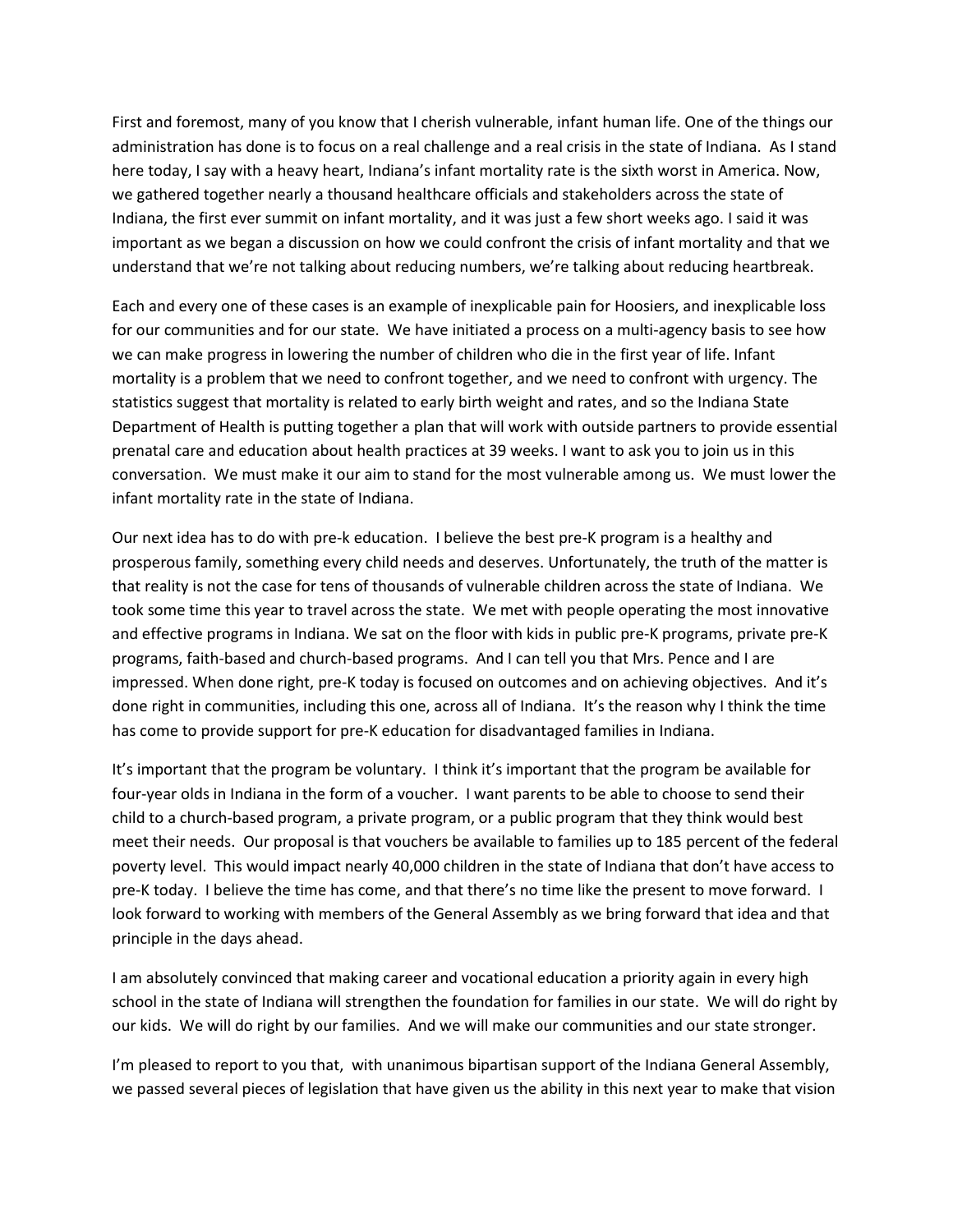a reality. I was someone who was raised to believe that all honest work is honorable, and that high school ought to work just as well for our kids who want to go get a job as it does for kids who pursue higher education.

That's why we organized eleven different Regional Works Councils that have been working over the last six months, bringing together educators and business leaders to answer one question: What should the curriculum in high schools in this community look like to give young people the opportunity to get the education, background, and the career training necessary to graduate and get a good-paying job in this community today?

There are few instances of greater heartache than when a young person of great promise drops out of school. Oftentimes, it's not because they're flunking out. The national statistics say that 50 percent of the boys and girls that drop out of high school every year are making a passing grade when they drop out. I believe that by creating more effective career pathways in high school, our young people are going to see the relevance of that high school diploma. They're going to make the right choices because they will see that the future they want is available for them. Lastly, this isn't about a plan A and a plan B. I've lost count of the number of men and women who, after having heard about our vision for career and vocational education, have come up to me and told me that they had started their careers out of high school. If you believe, as I do, that success begets success, we want to make sure our young people, wherever they want to start in life, can start successfully. It's going to be better for them and it's going to be better for our state as whole.

One last thing I want to talk about has to do with making sure our tax code treats families fairly. I believe the time has come for us to index the per child dependency exemption in the state of Indiana in order to strengthen and protect the fiscal foundation under our families for years to come. We have not increased the dependence exemption in our tax code since 1978, even though the cost of living has is now 3.6 times higher. Our personal exemption hasn't been increased since 1963—when I was just four years old. The cost of living is 7.6 times higher today. If we begin indexing our exemption to inflation, we will ensure that wherever we are today will not be eroded as years go on for families. The truth is, if we'd been indexing our exemptions all along, our personal exemption would be worth \$7600 today; for individuals, our dependent exemption would be worthy \$3600 per child. That makes a real difference in the lives of families. I think the time has come to reform the tax code in Indiana, so Indiana's tax laws say "Yes" to families.

I really do believe that strengthening the foundation of families and affirming the importance of families is critical, and we need to advance policies that will help achieve the results to which we all aspire.

One last way we can do that has to do with adoption. Recently, we hosted the very first adoption fair in the state of Indiana at the Statehouse. Some of you were here for that and it was very special. It was on that occasion that Mrs. Pence shared that about 22 years ago we had gone through 5-6 years of unexplained infertility. We simply could not get our family started, and so we made the decision to enter the adoption process in Indiana. We went all the way through it when God had other plans and my 22 year old Boilermaker son decided to head our way. And then we got the call about a mother who had